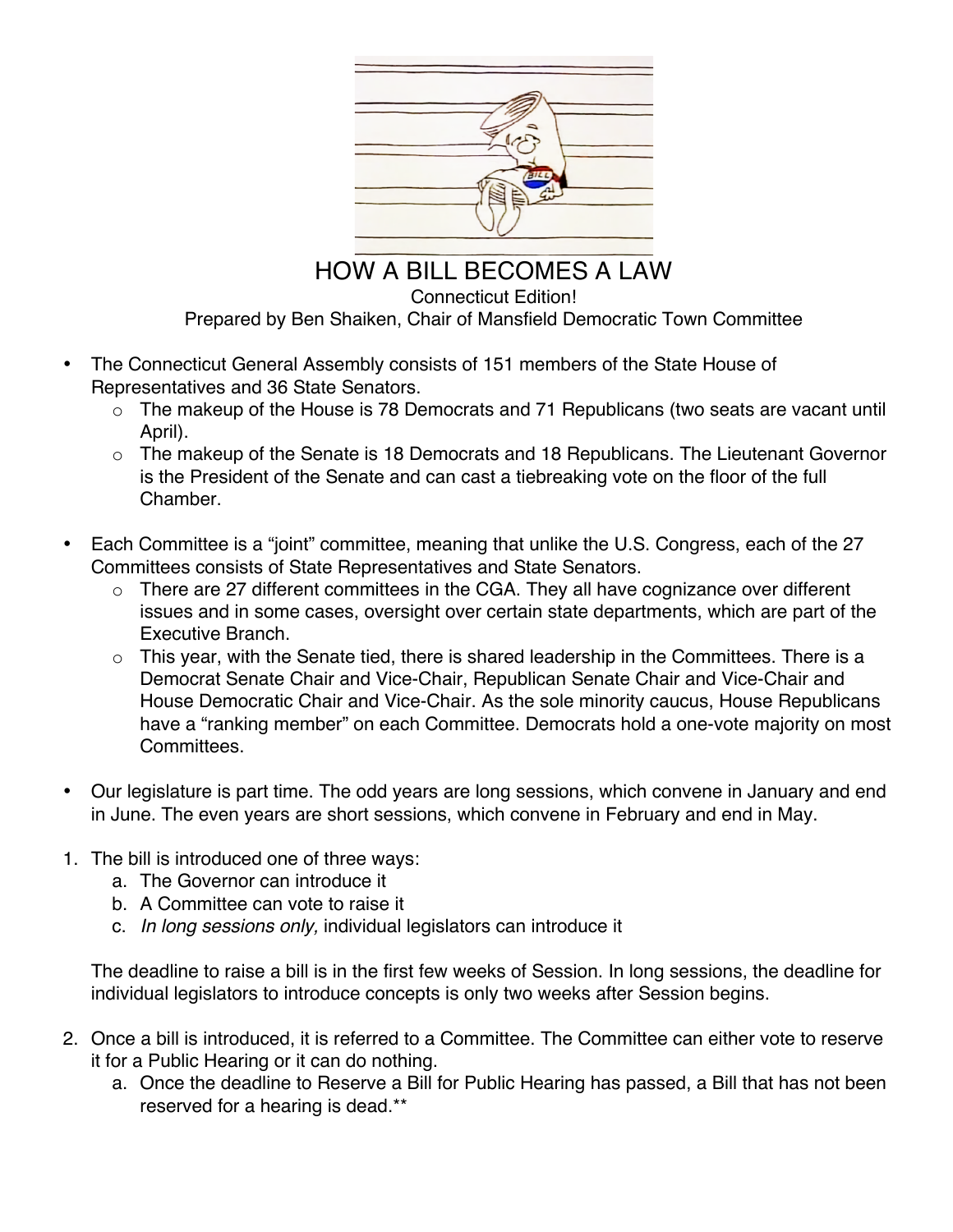- 3. The Committee holds public hearings. Often, these go late into the night.
- 4. If the Bill has been introduced by an individual legislator, the Committee can "Vote to Draft" the bill. Committee Bills and Governors Bills skip this step. The Committee can also vote to refer the bill to another Committee.
	- a. If the Vote to Draft deadline passes without that vote on a bill, that bill is dead.\*\*
- 5. The Bill is then 'screened,' usually by the leadership of the Committee and staff. Often, bills before this point are just one-sentence concepts. The nonpartisan Legislative Commissioners Office (legislative attorneys) write the bill into a draft law. Bills are often screened multiple times and changes are made. This process is not public.
	- a. A Draft of the bill will be posted in advance of final Committee action.
- 6. At the end of the Committee process, generally at the end of March, the Committee will hold meetings to pass bills. In the CGA, this is called a "Joint Favorable Report," or "JF." The Committee can also send a favorable report of a bill to another Committee.
	- a. This year because each Committee has an equal number of Democratic and Republican Senators, a procedural step can be taken to split the Committee and vote separately as House and Senate Committees. This action on a Senate Bill followed by a tie vote of Senators, means that a motion to JF a bill fails, killing the bill.<sup>\*\*</sup>
	- b. At the Committee meeting, it can be amended on the floor, or it can be introduced with "Substitute Language." Often, this Substitute Language is the result of negotiations between legislators and leaders of the Committee. It is not public until after the vote is taken. If the bill is passed with substitute language, the motion is a "Joint Favorable Substitute," or "JFS."
	- c. The chairperson of the meeting can also, *at their discretion*, not call a bill on the agenda. This is called 'holding' the bill. If a bill is on the agenda and held, it is dead\*\*
	- d. If the deadline passes without a bill being JFed, the bill is dead.\*\*
- 7. Once a Committee has passed a bill, the nonpartisan Offices of Legislative Research and Fiscal Analysis study it. They write reports about what the bill will do and what it will cost. Once their analysis is complete, the bills are technically ready to be debated by the House and Senate and are placed on the Chamber's 'Calendar.'
	- a. If the Office of Fiscal Analysis says a bill will cost the state money, it will likely have to be referred to the Appropriations Committee. If that is the case, the likelihood of the bill becoming law is low.\*\*
- 8. Now, negotiations occur. Legislative champions and committee leaders must negotiate with their caucus leadership, colleagues, and make sure the Governor will sign the bill. Compromises are made to prevent gridlock. These compromises often result in sweeping amendments called on the floor that become the bill.
	- a. These sweeping amendments are called "strike-all amendments," and begin by saying, in common parlance, "Everything in the bill that passed committee is deleted and the following is inserted in its place." They will often completely change the effect of a bill that passed Committee.
- 9. A House Bill begins in the House and moves to the Senate upon passage—vice versa with a Senate Bill.